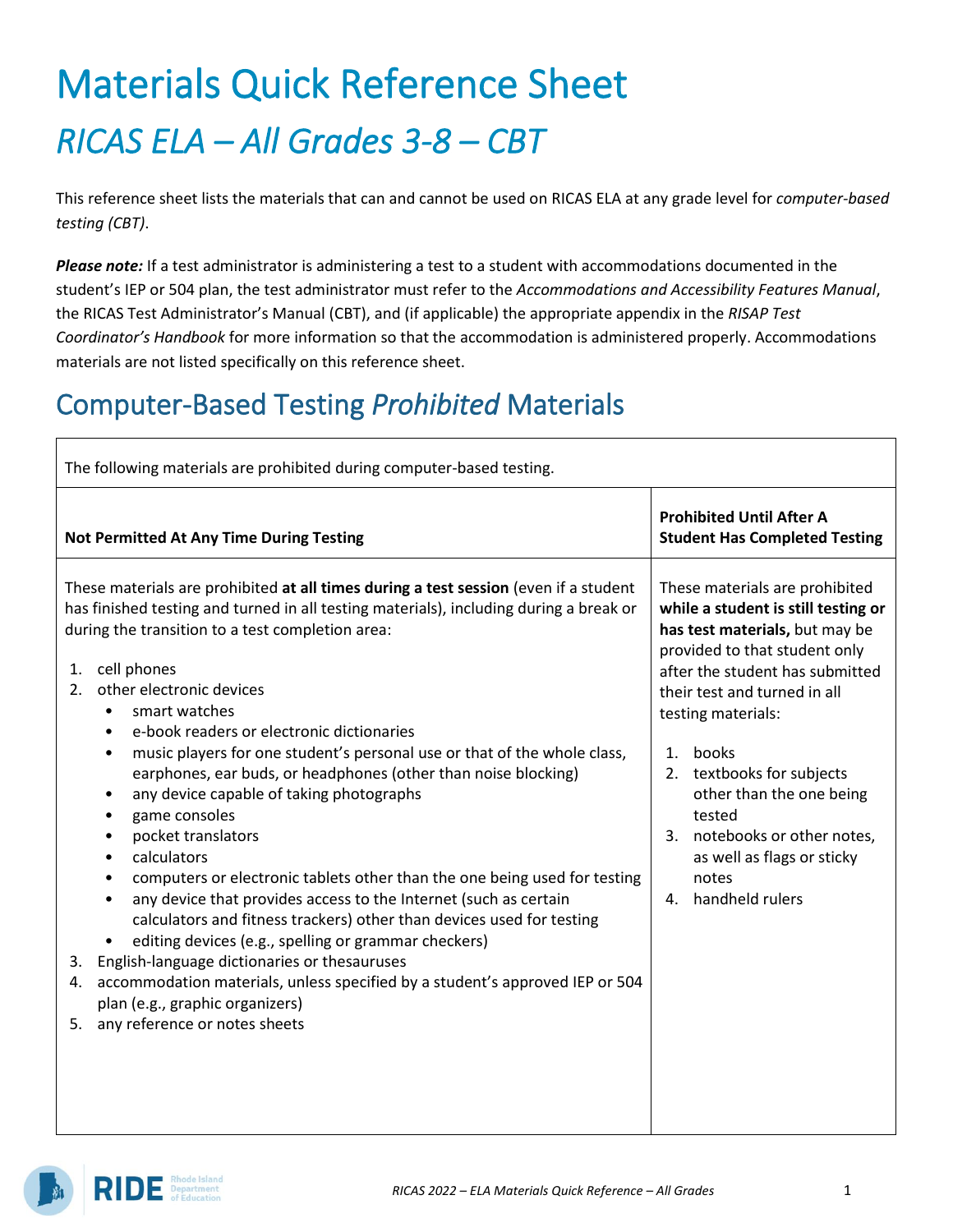## Computer-Based Testing *Required and Permitted* Materials

Please note that these materials are those provided by test administrators to students. Tools embedded in TestNav can be reviewed in the Test Coordinator Manual (page 33) and the Test Administrator's Manual for CBT (pages 12-13). Further details about required and permitted materials can be found in the TCM (pages 31-37) and in the CBT TAM (pages 11-15).

#### *Session 1 & Session 2*

| <b>Required Materials</b><br>(students <i>must</i> have these materials) |                                                                                                                                                                                                                                                                                                                                                                                                                                                                                                                                                                                                                                                                                                                                         | <b>Permitted Materials</b><br>(students <i>may</i> use these materials) |                                                                                                                                                                                                                                                                                                                                                                                                                                                                                     |
|--------------------------------------------------------------------------|-----------------------------------------------------------------------------------------------------------------------------------------------------------------------------------------------------------------------------------------------------------------------------------------------------------------------------------------------------------------------------------------------------------------------------------------------------------------------------------------------------------------------------------------------------------------------------------------------------------------------------------------------------------------------------------------------------------------------------------------|-------------------------------------------------------------------------|-------------------------------------------------------------------------------------------------------------------------------------------------------------------------------------------------------------------------------------------------------------------------------------------------------------------------------------------------------------------------------------------------------------------------------------------------------------------------------------|
| 1.<br>2.<br>3.<br>4.                                                     | a device for testing that meets technical specifications,<br>including external keyboards for tablets when possible<br>(particularly if used during instruction)<br>scratch paper<br>at least one sheet of unused scratch paper (blank,<br>$\bullet$<br>lined, or graph) for each student; up to three pages<br>at one time (if students need additional pages, they<br>will need to turn in used scratch paper)<br>scratch paper that has been written on during<br>$\bullet$<br>Session 1 of a test may not be used in Session 2;<br>students will need new paper<br>a writing instrument for use on the scratch paper<br>student's individual testing ticket for this grade and<br>content area (same ticket used for both sessions) | 1.<br>2.<br>3.<br>4.<br>5.                                              | pens, pencils, highlighters, and colored<br>pencils for use on scratch paper<br>computer mice<br>styluses for touch-screen devices, if used in<br>regular instruction<br>headphones for students with disabilities<br>using the text-to-speech accommodation<br>(See Accommodations and Accessibility<br><b>Features Manual for more information.)</b><br>printed copies of authorized bilingual word-<br>to-word dictionaries and glossaries for<br>current and former EL students |

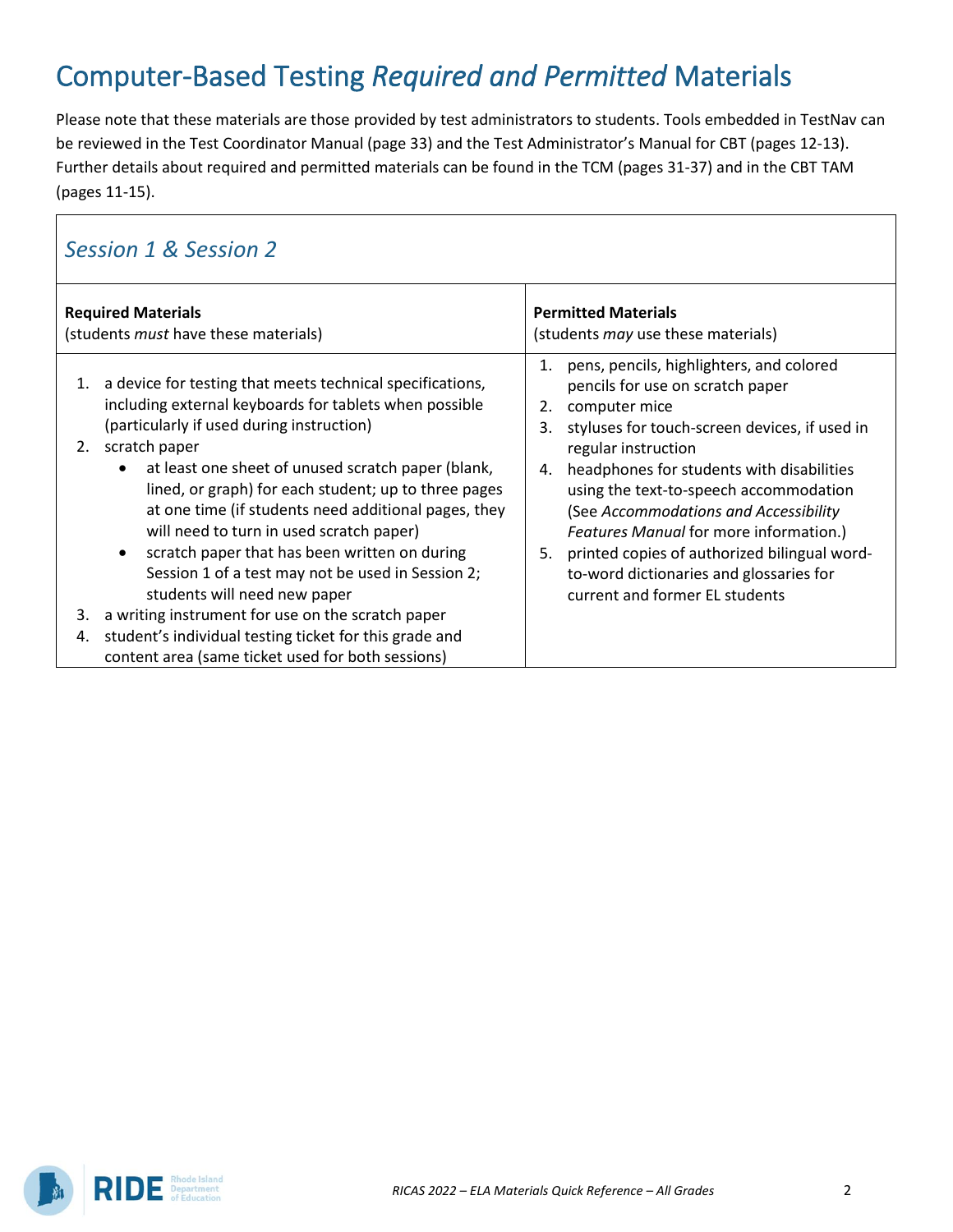# Materials Quick Reference Sheet *RICAS ELA – All Grades 3-8 – PBT*

This reference sheet lists the materials that can and cannot be used on RICAS ELA at any grade level for *paper-based testing (PBT)*.

*Please note:* If a test administrator is administering a test to a student with accommodations documented in the student's IEP or 504 plan, the test administrator must refer to the *Accommodations and Accessibility Features Manual*, the RICAS Test Administrator's Manual (PBT), and (if applicable) the appropriate appendix in the *RISAP Test Coordinator's Handbook* for more information so that the accommodation is administered properly. Accommodations materials are not listed specifically on this reference sheet.

### Paper-Based Testing *Prohibited* Materials

| The following materials are prohibited during paper-based testing.                                                                                                                                                                                                                                                                                                                                                                                                                                                                                                                                                                                                                                                                                                                                                                                                                                                                                                                                                                                                                                                                                                                                                     |                                                                                                                                                                                                                                                                                                                                                                                                                                                                                                                                                                                                                                                                                                     |  |  |  |  |
|------------------------------------------------------------------------------------------------------------------------------------------------------------------------------------------------------------------------------------------------------------------------------------------------------------------------------------------------------------------------------------------------------------------------------------------------------------------------------------------------------------------------------------------------------------------------------------------------------------------------------------------------------------------------------------------------------------------------------------------------------------------------------------------------------------------------------------------------------------------------------------------------------------------------------------------------------------------------------------------------------------------------------------------------------------------------------------------------------------------------------------------------------------------------------------------------------------------------|-----------------------------------------------------------------------------------------------------------------------------------------------------------------------------------------------------------------------------------------------------------------------------------------------------------------------------------------------------------------------------------------------------------------------------------------------------------------------------------------------------------------------------------------------------------------------------------------------------------------------------------------------------------------------------------------------------|--|--|--|--|
| <b>Not Permitted At Any Time During Testing</b>                                                                                                                                                                                                                                                                                                                                                                                                                                                                                                                                                                                                                                                                                                                                                                                                                                                                                                                                                                                                                                                                                                                                                                        | <b>Prohibited Until After A</b><br><b>Student Has Completed Testing</b>                                                                                                                                                                                                                                                                                                                                                                                                                                                                                                                                                                                                                             |  |  |  |  |
| These materials are prohibited at all times during a test session (even if a student<br>has finished testing and turned in all testing materials), including during a break or<br>during the transition to a test completion area:<br>cell phones<br>1.<br>other electronic devices<br>2.<br>smart watches<br>$\bullet$<br>e-book readers or electronic dictionaries<br>$\bullet$<br>music players for one student's personal use or that of the whole class,<br>٠<br>earphones, ear buds, or headphones (other than noise blocking)<br>any device capable of taking photographs<br>$\bullet$<br>game consoles<br>٠<br>pocket translators<br>$\bullet$<br>calculators<br>$\bullet$<br>computers or electronic tablets other than the one being used for testing<br>٠<br>any device that provides access to the Internet (such as certain<br>$\bullet$<br>calculators and fitness trackers) other than devices used for testing<br>editing devices (e.g., spelling or grammar checkers)<br>$\bullet$<br>English-language dictionaries or thesauruses<br>3.<br>accommodation materials, unless specified by a student's approved IEP or 504<br>4.<br>plan (e.g., graphic organizers)<br>5. any reference or notes sheets | These materials are prohibited<br>while a student is still testing or<br>has test materials, but may be<br>provided to that student only<br>after the student has submitted<br>their test and turned in all<br>testing materials:<br>books<br>$\mathbf{1}$ .<br>2. textbooks for subjects<br>other than the one being<br>tested<br>3. notebooks or other notes,<br>as well as flags or sticky<br>notes, for subjects other<br>than the one being tested<br>4. extra paper (excluding<br>scratch paper)<br>5. rulers, if a student needs<br>one to do their homework<br>pens and highlighters that<br>6.<br>are not yellow<br>7. reference sheets for<br>subjects other than the one<br>being tested |  |  |  |  |